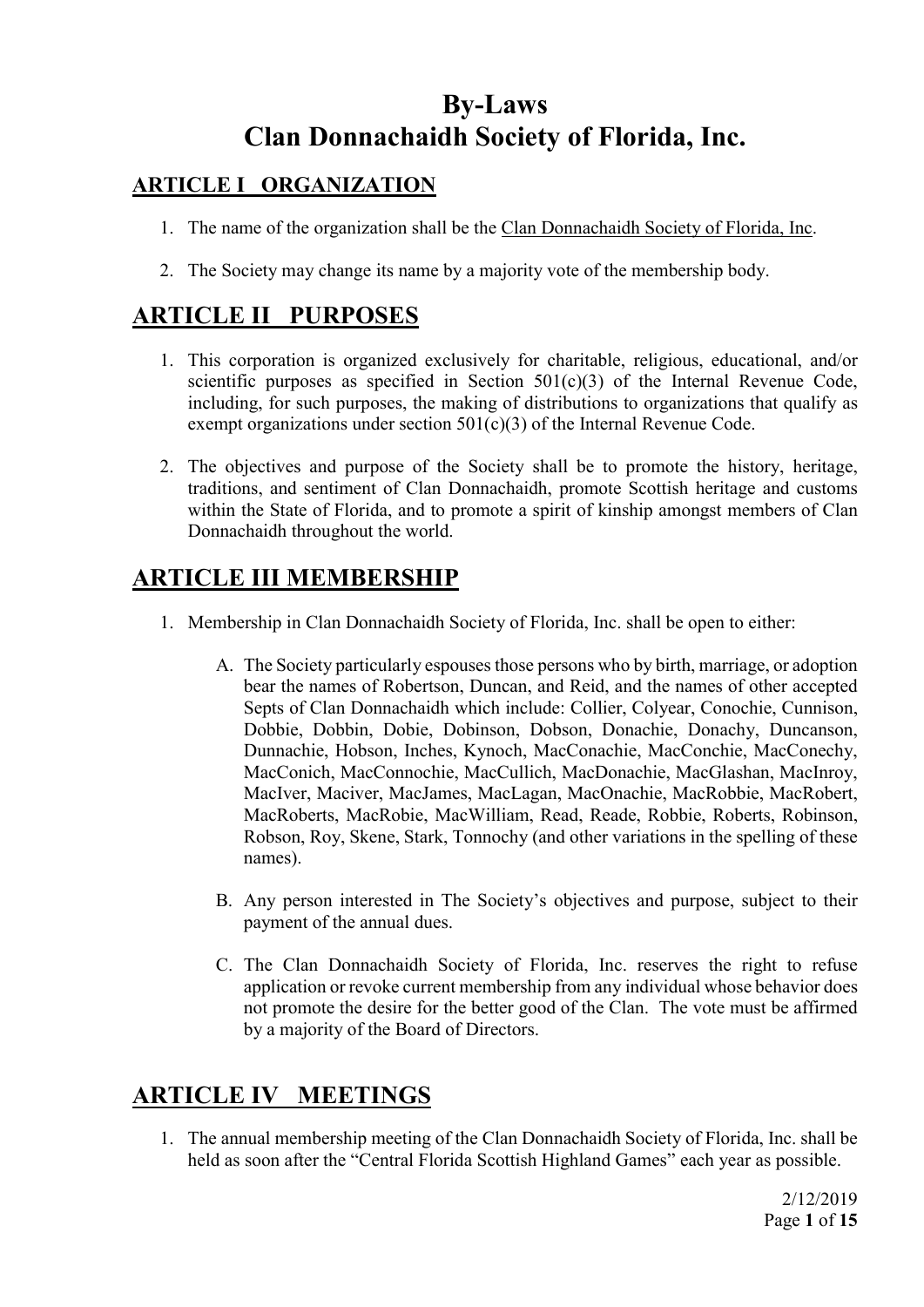- 2. The Secretary shall cause to be mailed to every member in good standing at his/her e-mail or postal address as it appears in the membership roll book of this organization, a notice telling the time and place of such annual meeting.
- 3. The paid general membership present at the annual meeting shall elect the Officers and any Directors for that year, and all meetings shall be conducted following Roberts Rules of Order or other similar Rules of Order.
- 4. In order to be elected as a Director or Officer, current year dues must have been paid prior to the start of the Annual Meeting.

# **ARTICLE V VOTING**

1. Voting will be done by one of the following methods using the specified Rules of Order:

A. Voice B. Raising of hands C. By written ballot

2. The candidate with the simple majority shall be deemed the winner. In the case of a tie in both a voice and rise of hand, a written ballot will be conducted until the majority is reached.

# **ARTICLE VI BOARD OF DIRECTORS**

- 1. The business of Clan Donnachaidh Society of Florida, Inc. shall be managed by a Board of Directors.
- 2. Any Director, who is not an elected Officer, shall be nominated and elected at the Annual Meeting of the Clan Donnachaidh Society of Florida, Inc. for a term of one year.
- 3. The first meeting of the Board of Directors shall be held regularly after the "Central Florida Scottish Highland Games" each year. Additional meetings may be held when notice is given via electronic or postal mail or telephone when special meetings are deemed necessary. Such meetings shall have relaxed rules of order to facilitate all e-mail and conference call meetings. The Secretary shall document and record all meetings.
- 4. Each Director shall have one vote and such voting may not be done by proxy. An affirmative voting process will be used in all Directors' Meetings (i.e. majority of votes cast).
- 5. If a Director/Officer cannot complete their term, the office shall be filled by a vote of the majority of the remaining members of the Board of Directors and that person shall serve until the next scheduled election.
- 6. The Directors can, at any time, cause audits of funds and/or an inventory of goods belonging to the Society to occur at any time. Such audits or inventories will include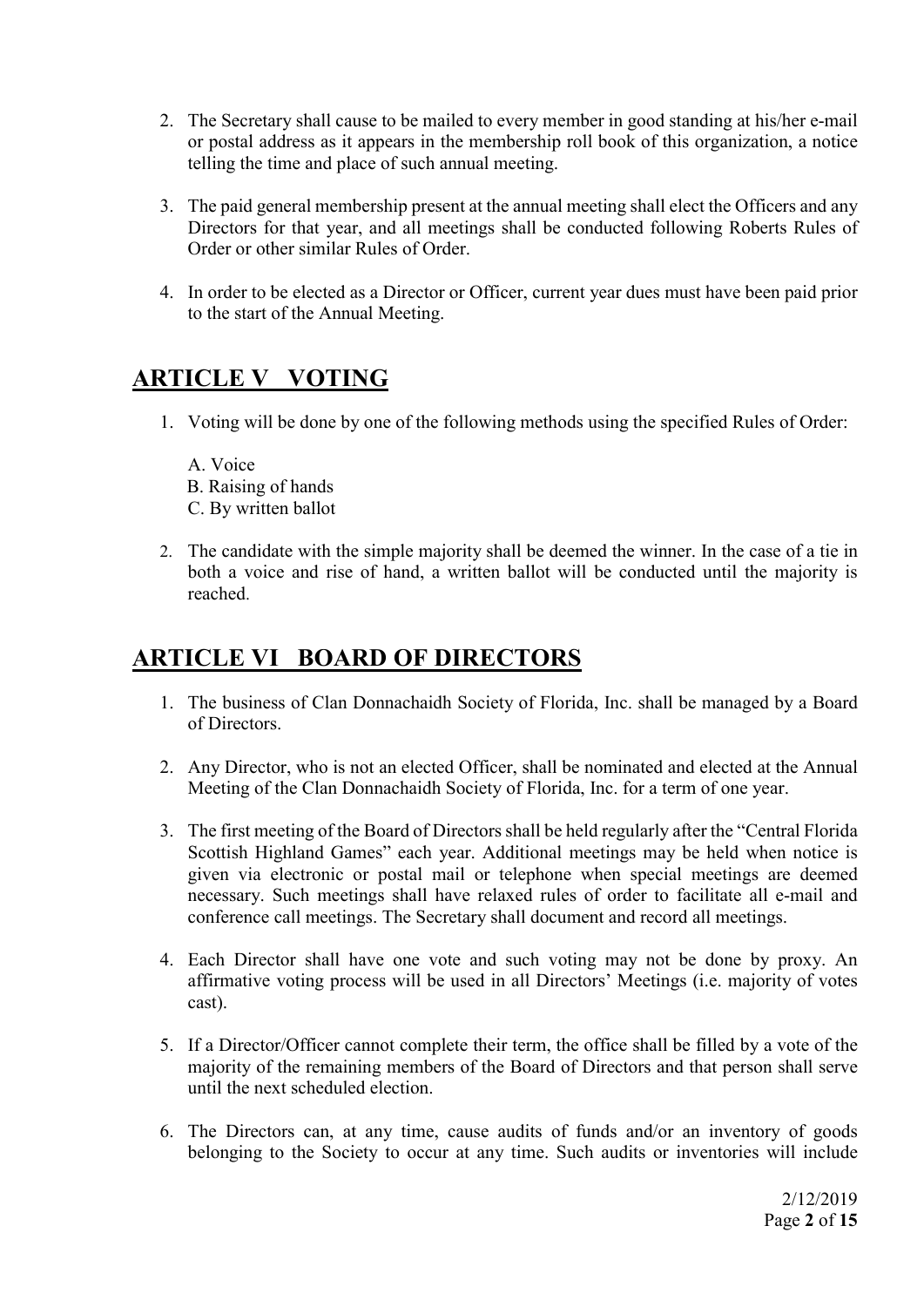participation of at least two Directors or shall be contracted to an independent entity. Any such audits or inventories shall result in a written result of any findings.

- 7. The President of Clan Donnachaidh Society of Florida, Inc. by virtue of his office shall be Chairman of the Board of Directors. The remaining elected Officers shall also be Directors. Any nominated Director candidate(s) must be a paid member of the Society and acknowledge their willingness to serve in writing or in person. Further, they must be willing to act as a primary convener (with or without participation of an Officer) for at least one (1) Game per year which the Clan will attend and act as a willing participate in meetings throughout the year which are held to promote growth in and manage the affairs of the Society.
- 8. Powers
	- a) The Board of Directors of the organization shall conduct all the activities and affairs of this organization and also exercise all corporate powers, subject to the provisions of the laws of this state, the Articles of Incorporation and the Bylaws;
	- b) The Board of Directors shall have full control and discretion as to the use of the contributions received by the organization unless its use has already been designated by the contributor;
	- c) The making of contributions and grants and otherwise rendering financial assistance for the organization's purposes expressed in the Articles of Incorporation and these Bylaws shall be within the exclusive power of the Board of Directors;
	- d) In furtherance of the organization's purposes, the Board of Directors shall have power to make grants to any organization organized and operated exclusively for charitable, religious, educational and/or scientific purposes within the meaning of section 501(c)(3) of the Internal Revenue Code and directly related to furthering the objective and purpose of the Society;
	- e) The Board of Directors shall review all requests for funds from other organizations and require that such requests specify the use to which the funds will be put, and if the Board of Directors approves such a request, they shall authorize payment of such funds to the approved grantee;
	- f) After the Board of Directors has approved a grant to another organization for a specific purpose, the organization may solicit funds for the grant to the specifically approved project or purpose of the other organization; however, the Board of Directors shall at all times have the right to withdraw approval of the grant and use the funds for other charitable, religious, educational and/or scientific purposes within the meaning of section  $501(c)(3)$  of the Internal Revenue Code;
	- g) The Board of Directors shall require that the grantees furnish a periodic accounting to show that the funds were expended for the purposes which were approved by the Board of Directors;
	- h) The Board of Directors may, in its absolute discretion, refuse to make grants or contributions or otherwise render financial assistance to or for any or all the purposes for which funds are requested;
	- i) A Director or Officer may be removed from office when sufficient cause exists for such removal. The Board of Directors may entertain such charges and may remove said Director or Officer when sufficient cause exists for such an action as long as a quorum is present. The Board of Directors shall adopt rules for such a hearing as it may, in its discretion, consider necessary for the best interests of the organization.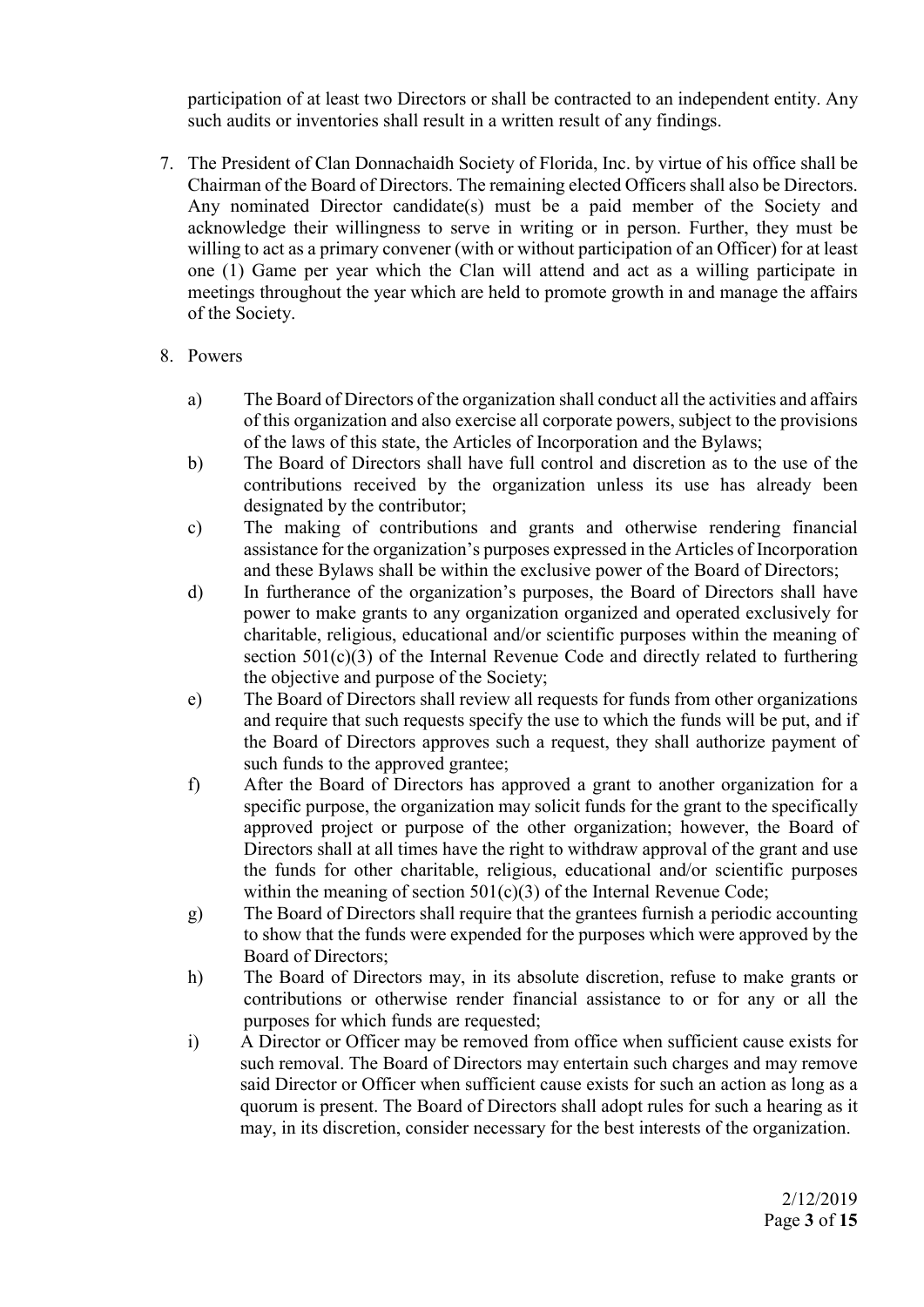- 9. Duties
	- a) Perform any and all duties imposed on them collectively or individually by law, by the Articles of Incorporation or by these Bylaws;
	- b) Appoint and remove, employ and discharge, and except as otherwise provided in these Bylaws, prescribe the duties and fix the compensation, if any, of all officers, agents and employees of this corporation;
	- c) Supervise all officers, agents and employees of the corporation to assure that their duties are performed properly;
	- d) Meet at such times and places as required by these Bylaws;
	- e) Register their mailing and e-mail addresses with the Secretary of the corporation, and notices of meetings mailed, emailed, telegraphed or faxed to them at such addresses shall be considered valid notices thereof.
- 10. Compensation for Directors

Directors shall not receive any compensation for their services, except that each director is entitled to receive from the corporation reimbursement of expenses incurred by the director in the furtherance of the corporation's business. Nothing contained in this Section shall be construed to preclude any director from serving the corporation in any other capacity and receiving compensation for that service. The salaried individuals can not vote on their own compensation and the compensation decisions shall be made by the unrelated board members.

### **ARTICLE VII OFFICERS**

1. The Officers of the Clan Donnachaidh Society of Florida, Inc. shall include a President, Vice-President, Secretary, Historian and Treasurer. If five Officers are not elected during the Annual Meeting, the Society can continue to operate with a few as three Officers. Specific duties of the Officers, Directors and the Web Master shall be in writing, maintained by the Secretary, and reviewed periodically for accuracy.

### A. President:

- 1.The President (or the Vice-President in his/her absence) shall preside at all Society meetings.
- 2.The President shall appoint all Committees, temporary or permanent and decide the life of such committees.
- 3.The President can officially appoint Directors on an interim basis, based on the majority vote of the Directors.
- 4.The President shall be ultimately responsible for ensuring that all books, reports, and certificates required by the Society By-Laws, Local, State, and Federal regulations are properly kept and/or filed and will be accountable for all property owned by the Society and keep the property in good working order/organized/inventoried.
- 5.The President may be listed as a signer on the bank account only in the absence of two other Officers thereby preserving the integrity of the Office of the President.
- 6.The President shall have such powers as may be reasonably construed as belonging to the chief executive of an organization.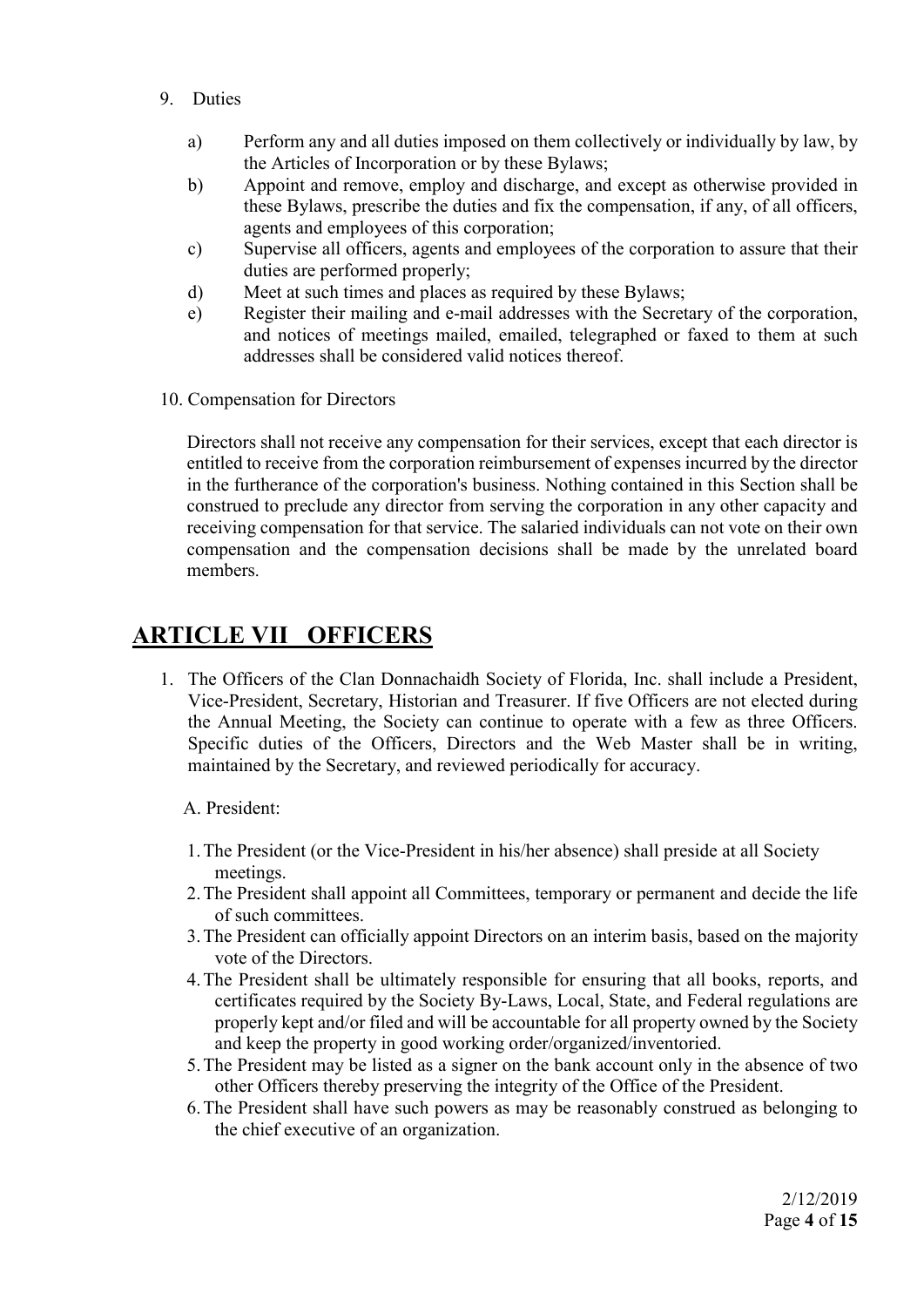#### B. Vice- President:

1. The Vice-President shall, in the event of the absence or inability of the President to exercise his office, become acting president of the organization with all the rights privileges and powers as if he had been the duly elected president.

#### C. Secretary:

1. The Secretary shall take and record the official minutes of all meetings.

2. The Secretary shall insure timely filing of any certificate required by federal or state entities, which would be necessary for the operation of the Society and shall be listed as the primary addressee for such certificates.

3. The Secretary shall give and serve all notices to members of this organization.

4. The Secretary shall be the official custodian of the records and seal of this organization.

5. The Secretary shall be the primary back up Officer listed as an authorized signer on the Society bank account.

6. The Secretary shall ensure all Directors sign the required annual Conflict Statement and shall place, on the annual Directors meeting agenda, a requirement to review Article XII, Section 7 relating to Periodic Reviews.

7. The Secretary shall attend to all correspondence of the organization and shall exercise all duties incidental to the office of Secretary including advising the Directors/Officers of any correspondence/communication received which could impact Society operations.

#### D. Historian:

1. The Historian shall gather and maintain clan history (written and visual) involving the Society, as well as, any history relating to the Clan Donnachaidh as a whole.

2. The Historian shall make available such history to all members of the Society and to any person contacting the Society who may be interested in obtaining this information.

3. The Historian shall be a visible presence at all gatherings involving the Society and be available to answer questions and inquiries concerning the Society or the Clan Donnachaidh to any interested parties.

4. The Historian shall attempt to interview individual members concerning their involvement in the Society, especially long time members to compile memories of the Society for newer members.

5. The Historian shall provide the Secretary any articles, books or suggestions for material to be included in the Donnachaidh Doings newsletter.

#### E. Treasurer:

1. The Treasurer shall maintain custody of all funds belonging to the Society. Both signers of the checking account shall assume equal responsibility for the funds. The Treasurer shall cause to be deposited in a regular business bank or credit union the total of all funds collected by the Society and to reconcile this account at least monthly.

2. The Treasurer will be the primary officer who shall sign checks or drafts of the organization. No special fund may be set aside that shall make it impossible for the Treasurer to sign the checks issued upon it or participate in an accounting of any funds.

3. The Treasurer shall render not less than once per year, a written account of the finances of the organization and such report shall be included in the minutes of the annual meeting.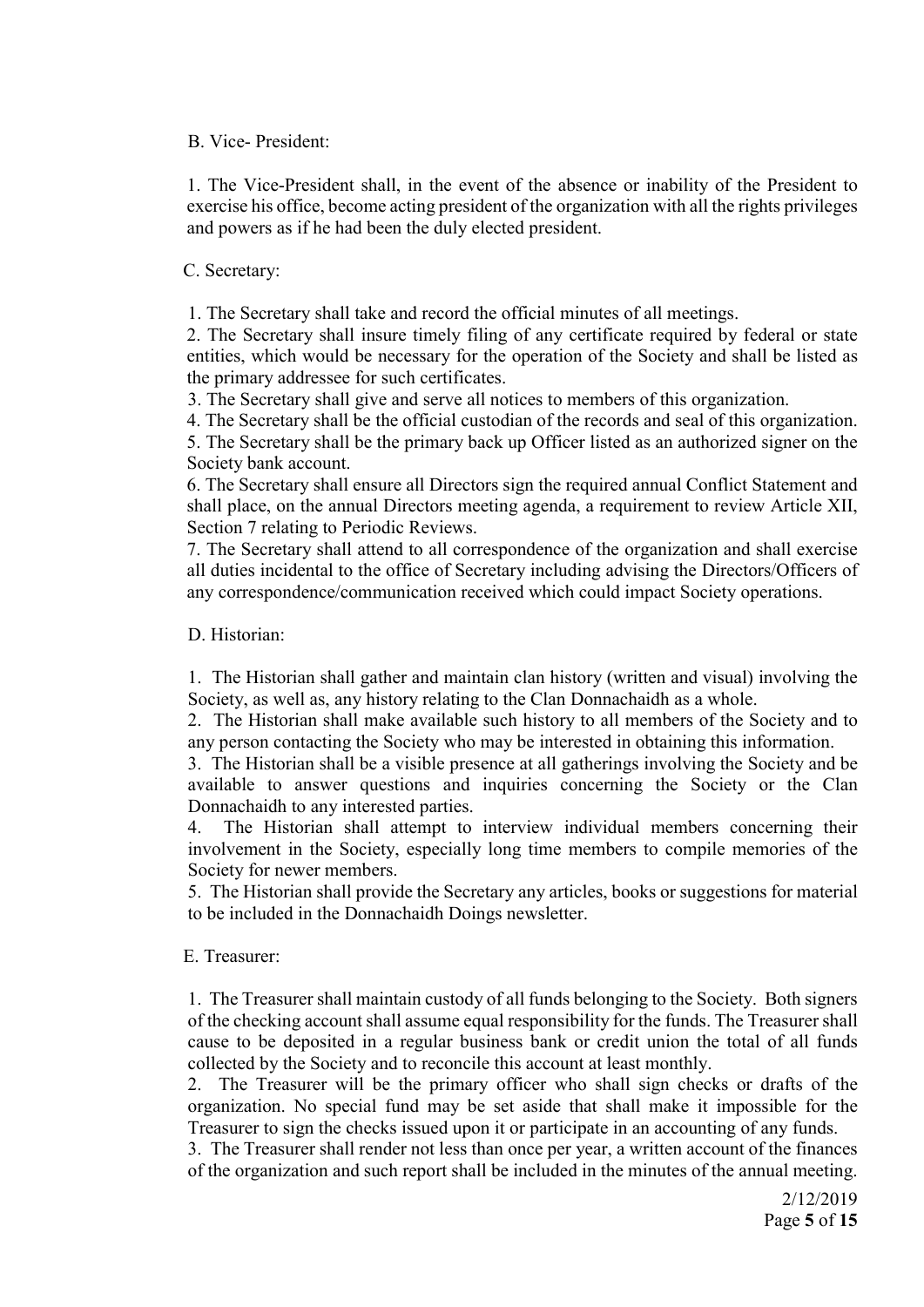Written quarterly reports shall be completed and kept available upon demand by any individual.

4. The Treasurer shall maintain the Official Roster of Members based on the payment of dues by the members of the Society.

5. The Treasurer shall assist the Secretary with the completion of any State or Federal renewal certificates incidental to fund accountability.

6. The Treasurer shall exercise all duties incident to the office of Treasurer to safeguard and account for the funds of the Society.

F. Immediate Past President:

1. Is automatically filled by the outgoing Clan Donnachaidh Society of Florida President.

2. Serves as the principle adviser to the newly elected President on Clan Donnachaidh Society of Florida issues.

3. Serves as an advisor to newly appointed Clan Area Directors.

4. Represent the Clan Donnachaidh Society of Florida when neither the President nor the Vice President are unable to attend Clan meetings or events.

5. This will be a non-voting position.

2. Compensation to Officers and Directors:

Neither Officers nor Directors shall receive any compensation for their services, except that each Officer is entitled to receive from the corporation, reimbursement of documented/receipted expenses incurred by the Officer/Director in the furtherance of the corporation's business.

## **ARTICLE VIII DUES**

- 1. Local Dues shall be payable on or before January 1 of each year. Only those members who have paid dues prior to the Call of Order of the Annual Meeting shall cast a vote in the Annual Meeting.
- 2. The annual dues structure for Local Dues shall be reviewed periodically by the Board of Directors who may recommend changes to the members based on the current financial strength of the Society. Any change to the dues structure or amount requires an affirmative vote of the members. The current membership form shall clearly state the dues amount for that year.
- 3. As an Affiliated Branch of the Clan Donnachaidh, the Florida Branch will accept International Dues on behalf of Members through October 1 and will forward those funds to Scotland. The Florida Branch receives no special consideration from Scotland for this service nor does it retain any of those funds.

## **ARTICLE IX AMENDMENTS**

The Bylaws may be amended by a majority of the Directors as needed in order to operate and manage the Society without a vote by members; however, any changes shall be ratified by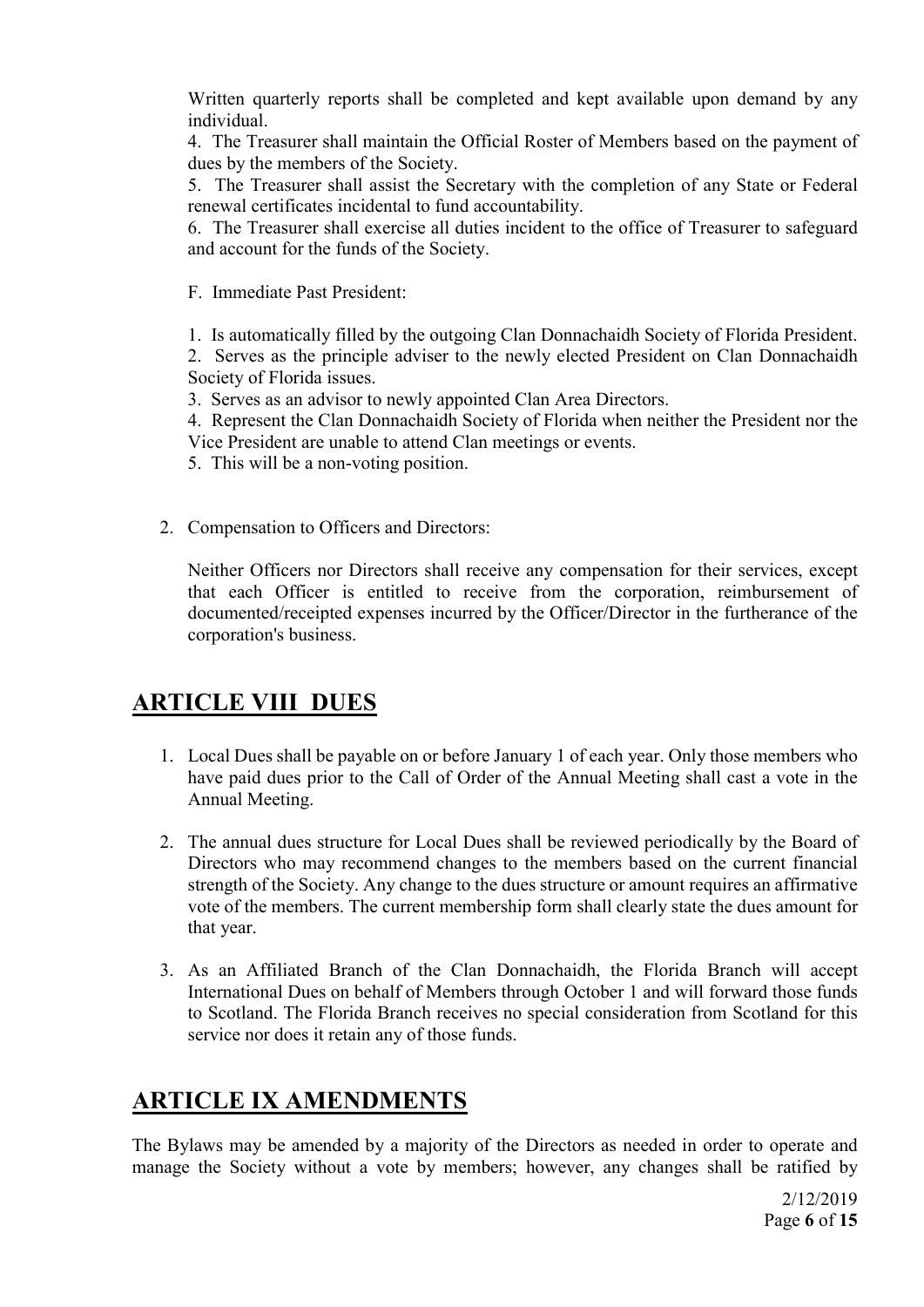members in the following Annual Meeting and a copy of the current Bylaws shall be maintained on the website. Electronic signatures by the Directors are permissible. The Secretary shall be responsible for recording and maintaining a record of such votes.

# **ARTICLE X IRC 501(C)(3) TAX EXEMPTION PROVISIONS**

### 1. Limitations on Activities

No substantial part of the activities of this corporation shall be for propaganda, or otherwise attempting to influence legislation (except as otherwise provided by Section 501(h) of the Internal Revenue Code), and this corporation shall not participate in, or intervene in (including the publishing or distribution of statements), any political campaign on or behalf of, or in opposition to, any candidate for public office. Notwithstanding any other provisions of these Bylaws, this corporation shall not carry on any activities not permitted to be carried on

- a) By a corporation exempt from federal income tax under section  $501(c)(3)$  of the Internal Revenue Code, or
- b) By a corporation, contributions to which are deductible under section  $170(c)(2)$  of the Internal Revenue Code.

#### 2. Prohibition against Private Inurement

No part of the net earnings of corporation shall inure to the benefit of, or be distributable to, its members, directors or trustees, officers or other private persons, except that the corporation shall be authorized and empowered to pay reasonable compensation for services rendered and to make payments and distributions in furtherance of the purposes of this corporation.

#### 3. Distribution of Assets

Upon the dissolution of this corporation, its assets remaining after payment, or provision for payment, of all debts and liabilities of this corporation shall be distributed for one or more exempt purposes within the meaning of Section 501(c) (3) of the Internal Revenue Code or shall be distributed to the federal government, or to a state or local government, for a public purpose. Such distribution shall be made in accordance with all applicable provisions of the laws of this state.

#### 4. Private Foundation Requirements and Restrictions

In any taxable year in which the corporation becomes a private foundation as described in Section 509(a) of the Internal Revenue Code, the corporation

- a) Shall distribute its income for said period at such time and manner as not to subject to tax under Section 4942 of the Internal Revenue Code;
- b) Shall not engage in any act of self-dealing as defined in Section 4941(d) of the Internal Revenue Code;
- c) Shall not retain any excess business holdings as defined in Section 4943(c) of the Internal Revenue Code;
- d) Shall not make any investments in such manner as to subject the corporation to tax under Section 4944 of the Internal Revenue Code;
- e) Shall not make any taxable expenditure as defined in Section 4945(d) of the Internal Revenue Code.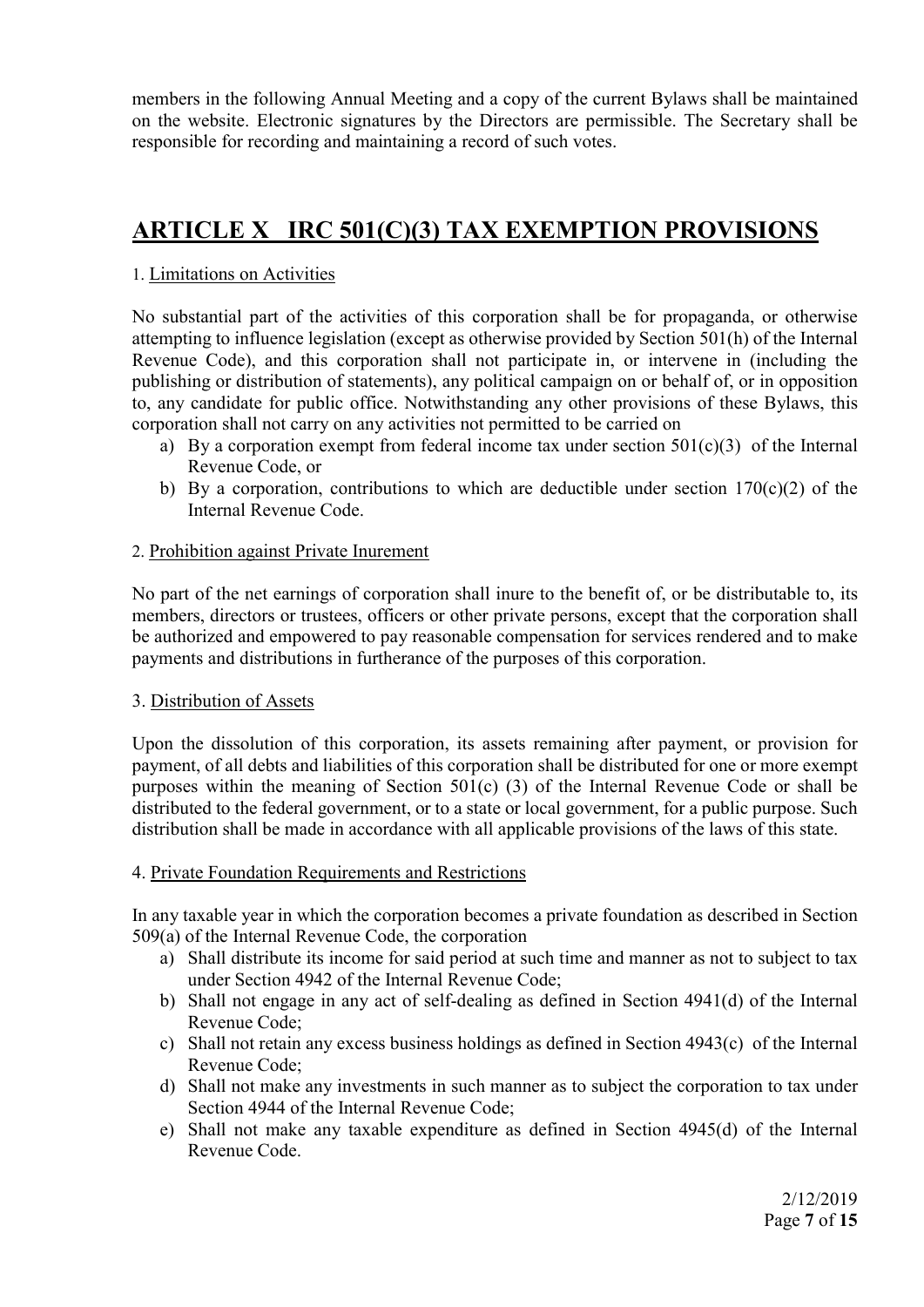# **ARTICLE XI CONFLICT OF INTEREST POLICY AND COMPENSATION APPROVAL POLICIES**

### 1. Purpose of Conflict of Interest Policy

The purpose of this conflict of interest policy is to protect this tax-exempt corporation's interest when it is contemplating entering into a transaction or arrangement that might benefit the private interest of an officer or director of the corporation or any "disqualified person" as defined in Section 4958(f)(1) of the Internal Revenue Code and as amplified by Section 53.4958-3 of the IRS Regulations and which might result in a possible "excess benefit transaction" as defined in Section  $4958(c)(1)(A)$  of the Internal Revenue Code and as amplified by Section 53.4958 of the IRS Regulations. This policy is intended to supplement but not replace any applicable state and federal laws governing conflict of interest applicable to nonprofit and charitable organizations.

#### 2. Definitions

#### (a) Interested Person.

Any director, principal officer, member of a committee with governing board delegated powers, or any other person who is a "disqualified person" as defined in Section 4958(f)(1) of the Internal Revenue Code and as amplified by Section 53.4958-3 of the IRS Regulations, who has a direct or indirect financial interest, as defined below, is an interested person.

(b) Financial Interest.

A person has a financial interest if the person has, directly or indirectly, through business, investment, or family:

- (1) an ownership or investment interest in any entity with which the corporation has a transaction or arrangement,
- (2) a compensation arrangement with the corporation or with any entity or individual with which the corporation has a transaction or arrangement, or
- (3) a potential ownership or investment interest in, or compensation arrangement with, any entity or individual with which the corporation is negotiating a transaction or arrangement.

Compensation includes direct and indirect remuneration as well as gifts or favors that are not insubstantial.

A financial interest is not necessarily a conflict of interest. Under Section 3, paragraph B, a person who has a financial interest may have a conflict of interest only if the appropriate governing board or committee decides that a conflict of interest exists.

#### 3. Conflict of Interest Avoidance Procedures

(a) Duty to Disclose.

In connection with any actual or possible conflict of interest, an interested person must disclose the existence of the financial interest and be given the opportunity to disclose all material facts to the directors and members of committees with governing board delegated powers considering the proposed transaction or arrangement.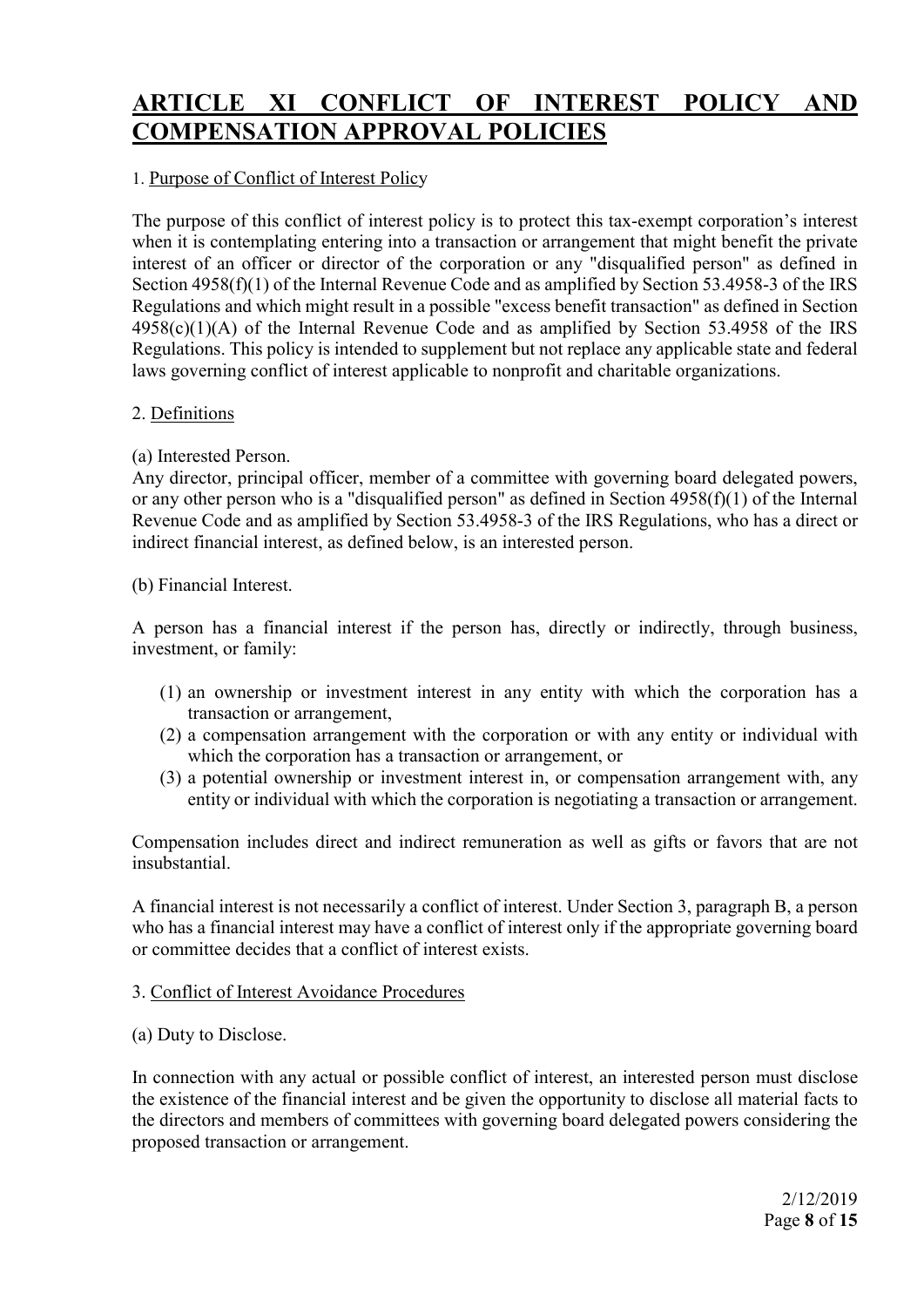(b) Determining Whether a Conflict of Interest Exists.

After disclosure of the financial interest and all material facts, and after any discussion with the interested person, he/she shall leave the governing board or committee meeting while the determination of a conflict of interest is discussed and voted upon. The remaining board or committee members shall decide if a conflict of interest exists.

(c) Procedures for Addressing the Conflict of Interest.

An interested person may make a presentation at the governing board or committee meeting, but after the presentation, he/she shall leave the meeting during the discussion of, and the vote on, the transaction or arrangement involving the possible conflict of interest.

The chairperson of the governing board or committee shall, if appropriate, appoint a disinterested person or committee to investigate alternatives to the proposed transaction or arrangement. After exercising due diligence, the governing board or committee shall determine whether the corporation can obtain, with reasonable efforts, a more advantageous transaction or arrangement from a person or entity that would not give rise to a conflict of interest.

If a more advantageous transaction or arrangement is not reasonably possible under circumstances not producing a conflict of interest, the governing board or committee shall determine by a majority vote of the disinterested directors whether the transaction or arrangement is in the corporation's best interest, for its own benefit, and whether it is fair and reasonable. In conformity with the above determination, it shall make its decision as to whether to enter into the transaction or arrangement.

(d) Violations of the Conflicts of Interest Policy.

If the governing board or committee has reasonable cause to believe a member has failed to disclose actual or possible conflicts of interest, it shall inform the member of the basis for such belief and afford the member an opportunity to explain the alleged failure to disclose.

If, after hearing the member's response and after making further investigation as warranted by the circumstances, the governing board or committee determines the member has failed to disclose an actual or possible conflict of interest, it shall take appropriate disciplinary and corrective action.

### 4. Records of Board and Board Committee Proceedings

The minutes of meetings of the governing board and all committees with board delegated powers shall contain:

- (a) The names of the persons who disclosed or otherwise were found to have a financial interest in connection with an actual or possible conflict of interest, the nature of the financial interest, any action taken to determine whether a conflict of interest was present, and the governing board's or committee's decision as to whether a conflict of interest in fact existed.
- (b) The names of the persons who were present for discussions and votes relating to the transaction or arrangement, the content of the discussion, including any alternatives to the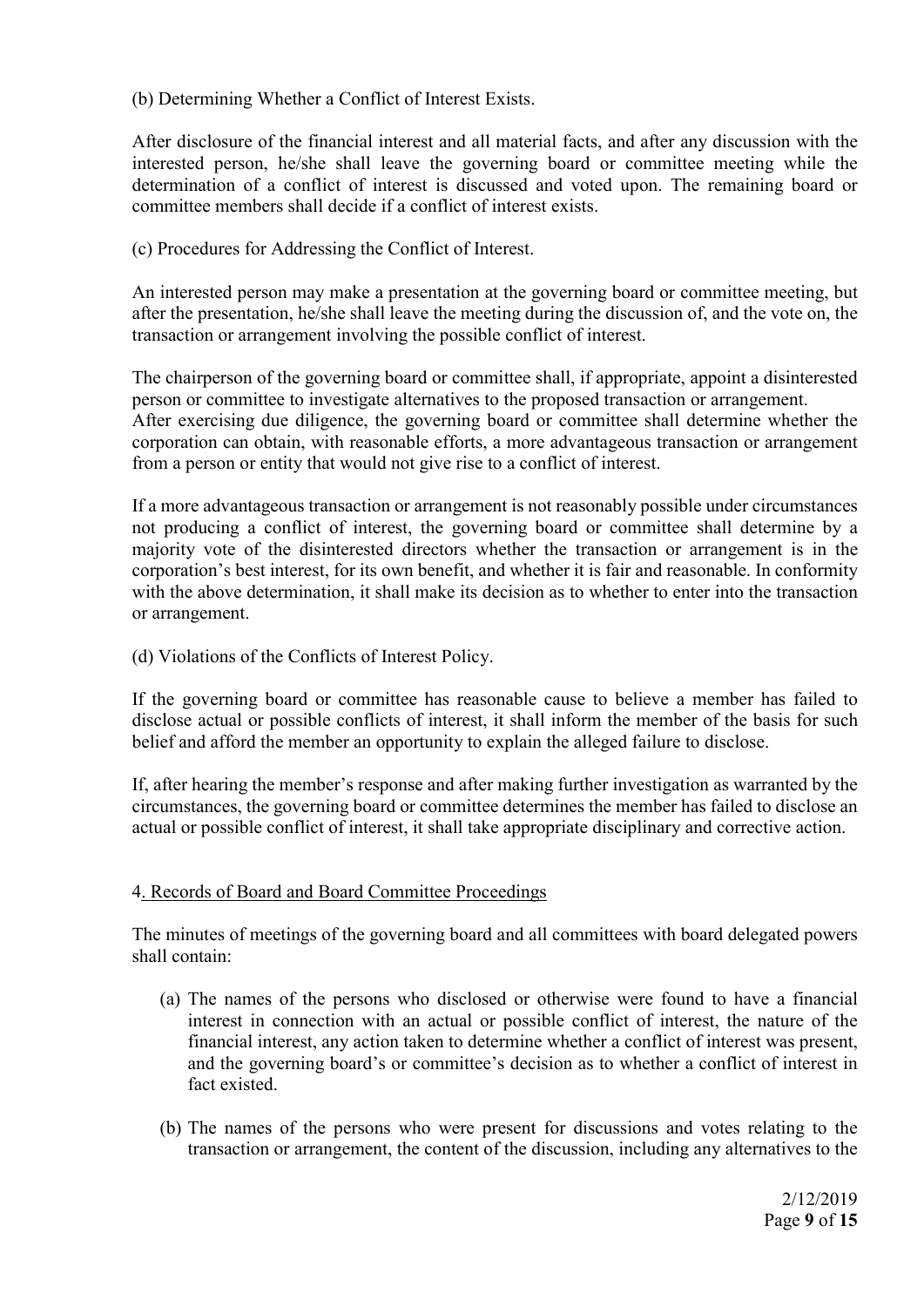proposed transaction or arrangement, and a record of any votes taken in connection with the proceedings.

#### 5. Compensation Approval Policies

A voting member of the governing board who receives compensation, directly or indirectly, from the corporation for services is precluded from voting on matters pertaining to that member's compensation.

A voting member of any committee whose jurisdiction includes compensation matters and who receives compensation, directly or indirectly, from the corporation for services is precluded from voting on matters pertaining to that member's compensation.

No voting member of the governing board or any committee whose jurisdiction includes compensation matters and who receives compensation, directly or indirectly, from the corporation, either individually or collectively, is prohibited from providing information to any committee regarding compensation.

When approving compensation for directors, officers and employees, contractors, and any other compensation contract or arrangement, in addition to complying with the conflict of interest requirements and policies contained in the preceding and following sections of this article as well as the preceding paragraphs of this section of this article, the board or a duly constituted compensation committee of the board shall also comply with the following additional requirements and procedures:

- (a) the terms of compensation shall be approved by the board or compensation committee prior to the first payment of compensation.
- (b) all members of the board or compensation committee who approve compensation arrangements must not have a conflict of interest with respect to the compensation arrangement as specified in IRS Regulation Section 53.4958-6(c)(iii), which generally requires that each board member or committee member approving a compensation arrangement between this organization and a "disqualified person" (as defined in Section 4958(f)(1) of the Internal Revenue Code and as amplified by Section 53.4958-3 of the IRS Regulations):
	- 1. is not the person who is the subject of compensation arrangement, or a family member of such person;
	- 2. is not in an employment relationship subject to the direction or control of the person who is the subject of compensation arrangement
	- 3. does not receive compensation or other payments subject to approval by the person who is the subject of compensation arrangement
	- 4. has no material financial interest affected by the compensation arrangement; and
	- 5. does not approve a transaction providing economic benefits to the person who is the subject of the compensation arrangement, who in turn has approved or will approve a transaction providing benefits to the board or committee member.
- (c) the board or compensation committee shall obtain and rely upon appropriate data as to comparability prior to approving the terms of compensation. Appropriate data may include the following: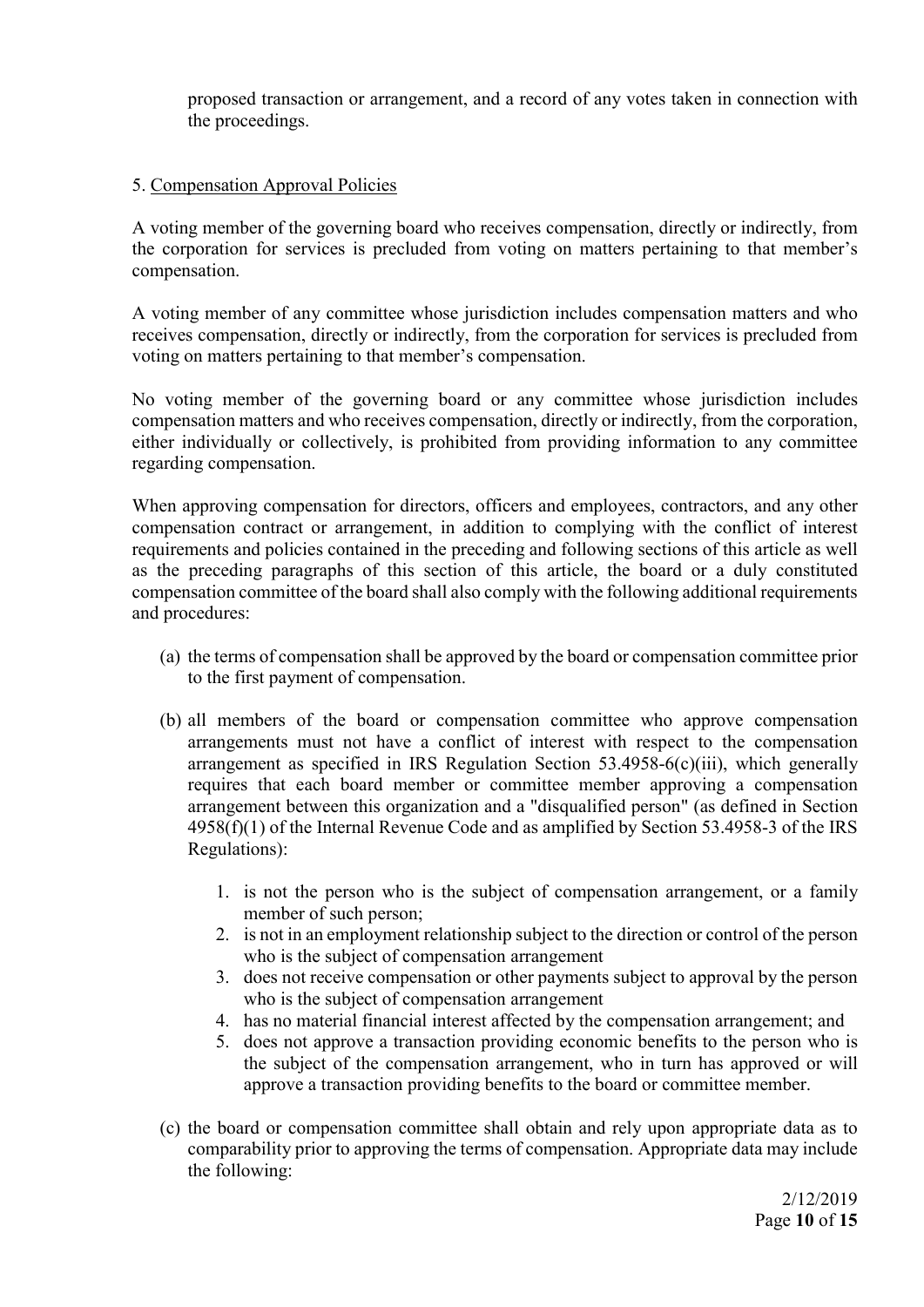- 1. compensation levels paid by similarly situated organizations, both taxable and taxexempt, for functionally comparable positions. "Similarly situated" organizations are those of a similar size and purpose and with similar resources
- 2. the availability of similar services in the geographic area of this organization
- 3. current compensation surveys compiled by independent firms
- 4. actual written offers from similar institutions competing for the services of the person who is the subject of the compensation arrangement.

As allowed by IRS Regulation 4958-6, if this organization has average annual gross receipts (including contributions) for its three prior tax years of less than \$1 million, the board or compensation committee will have obtained and relied upon appropriate data as to comparability if it obtains and relies upon data on compensation paid by three comparable organizations in the same or similar communities for similar services.

- (d) the terms of compensation and the basis for approving them shall be recorded in written minutes of the meeting of the board or compensation committee that approved the compensation. Such documentation shall include:
	- 1. the terms of the compensation arrangement and the date it was approved
	- 2. the members of the board or compensation committee who were present during debate on the transaction, those who voted on it, and the votes cast by each board or committee member
	- 3. the comparability data obtained and relied upon and how the data was obtained.
	- 4. If the board or compensation committee determines that reasonable compensation for a specific position in this organization or for providing services under any other compensation arrangement with this organization is higher or lower than the range of comparability data obtained, the board or committee shall record in the minutes of the meeting the basis for its determination.
	- 5. If the board or committee makes adjustments to comparability data due to geographic area or other specific conditions, these adjustments and the reasons for them shall be recorded in the minutes of the board or committee meeting.
	- 6. any actions taken with respect to determining if a board or committee member had a conflict of interest with respect to the compensation arrangement, and if so, actions taken to make sure the member with the conflict of interest did not affect or participate in the approval of the transaction (for example, a notation in the records that after a finding of conflict of interest by a member, the member with the conflict of interest was asked to, and did, leave the meeting prior to a discussion of the compensation arrangement and a taking of the votes to approve the arrangement).
	- 7. The minutes of board or committee meetings at which compensation arrangements are approved must be prepared before the later of the date of the next board or committee meeting or 60 days after the final actions of the board or committee are taken with respect to the approval of the compensation arrangements. The minutes must be reviewed and approved by the board and committee as reasonable, accurate, and complete within a reasonable period thereafter, normally prior to or at the next board or committee meeting following final action on the arrangement by the board or committee.

#### 6. Annual Statements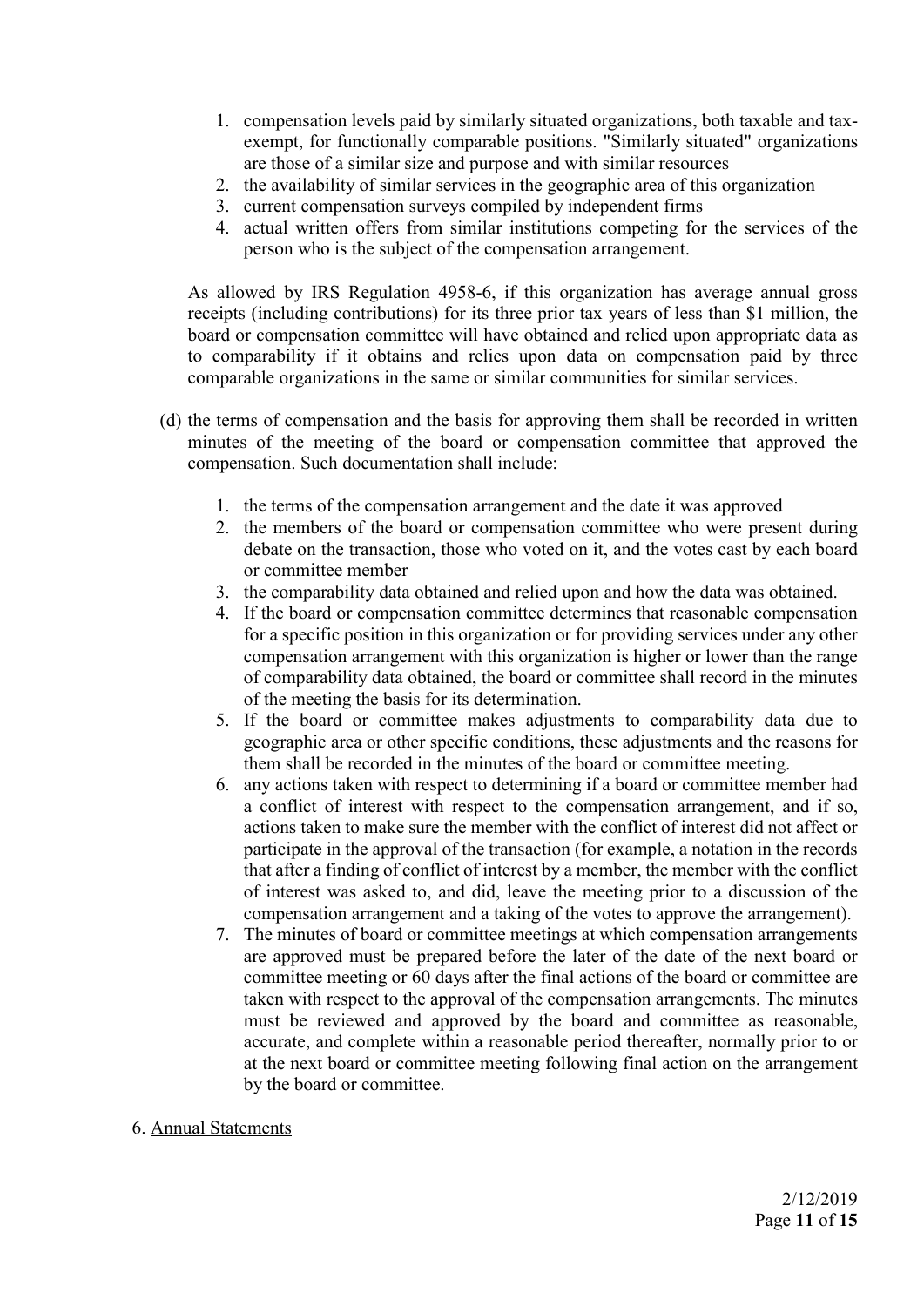Each director, principal officer, and member of a committee with governing board delegated powers shall annually sign a statement which affirms such person:

- (a) has received a copy of the conflicts of interest policy,
- (b) has read and understands the policy,
- (c) has agreed to comply with the policy, and
- (d) understands the corporation is charitable and in order to maintain its federal tax exemption it must engage primarily in activities which accomplish one or more of its tax-exempt purposes.

#### 7. Periodic Reviews

To ensure the corporation operates in a manner consistent with charitable purposes and does not engage in activities that could jeopardize its tax-exempt status, periodic reviews shall be conducted. The periodic reviews shall, at a minimum, include the following subjects:

- (a) Whether compensation arrangements and benefits are reasonable, based on competent survey information, and the result of arm's-length bargaining.
- (b) Whether partnerships, joint ventures, and arrangements with management organizations conform to the corporation's written policies, are properly recorded, reflect reasonable investment or payments for goods and services, further charitable purposes, and do not result in inurement, impermissible private benefit, or in an excess benefit transaction.

#### 8. Use of Outside Experts

When conducting the periodic reviews as provided for in Section 7, the corporation may, but need not, use outside advisors. If outside experts are used, their use shall not relieve the governing board of its responsibility for ensuring periodic reviews are conducted.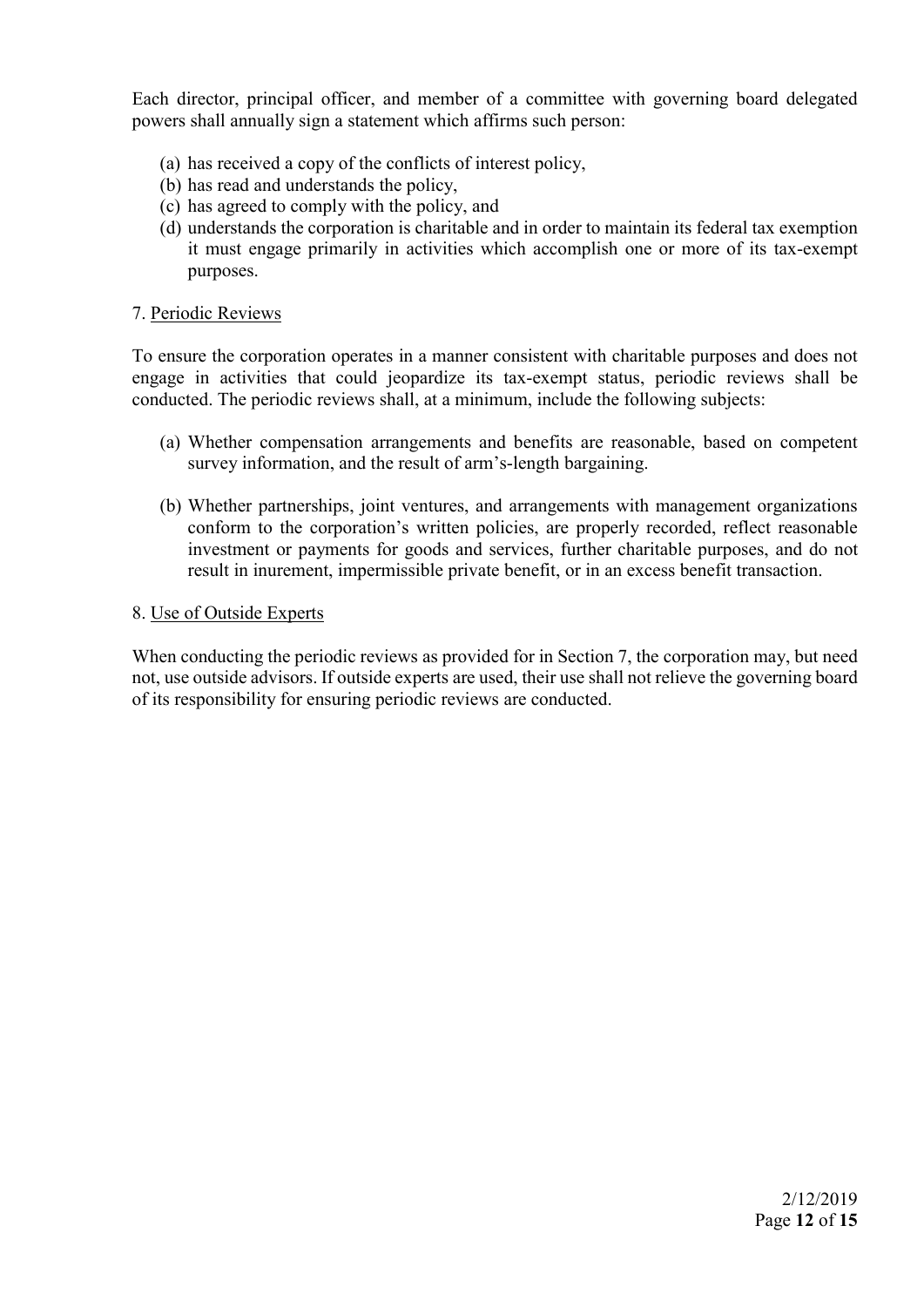### **APPROVAL SIGNATURES Amendments to the By-Laws of the Clan Donnachaidh Society of Florida, Inc. approved on January 19, 2019**

| President                          | <b>Vice President</b>           |
|------------------------------------|---------------------------------|
| <b>Treasurer</b>                   | Secretary                       |
| <b>Historian</b>                   | <b>Area Director, West</b>      |
| <b>Area Director, North</b>        | <b>Area Director, South</b>     |
| <b>Area Director, Central/East</b> | <b>Area Director, Northwest</b> |

 **Effective Date \_\_\_\_\_\_\_\_\_\_\_\_\_\_\_\_\_\_\_\_\_\_\_\_\_\_\_\_\_**

**Ratified by Members: \_\_\_\_\_\_\_\_\_\_\_\_\_\_\_\_\_ (date) Annual Meeting**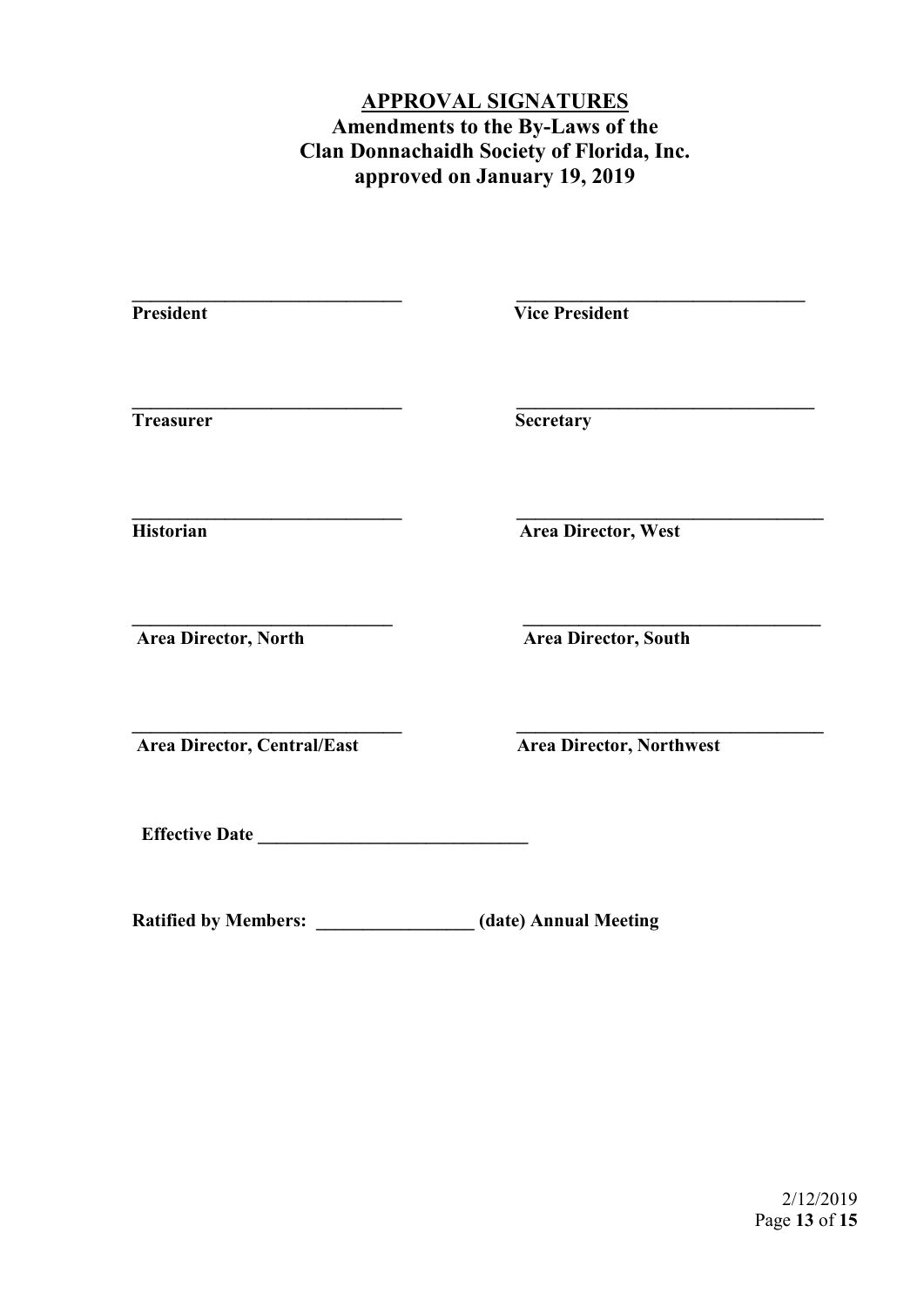### **ADDENDUM I Specified Officer Duties January 2011**

### **TREASURER DUTIES**

- 1. Accept, review, and maintain financial and member applications/rosters from the Treasurer from the previous year(s).
- 2. Accept money and provide each member/payee a written receipt for such dues, donations, or funds given to the Clan for its use.
- 3. Once the membership dues for a member have been accepted, enter the identifying information for the member in the approved Roster and forward this information to the Secretary.
- 4. Enter the funds received for membership dues and donations into the approved financial register and maintain such registers in such a manner as to be able to provide the current financial situation of the Clan whenever asked by any Clan member or outside agency.
- 5. No less than quarterly, the Treasurer shall provide to the other Officers a Quarterly Statement for the funds currently being held and the expenditures accrued and paid for that quarter.
- 6. Responsible for submission of dues to Scotland in a timely manner. The submission dates for the dues are mid- April and by the end of June of each year. Along with the dues, a Roster of names and addresses will also be submitted to Scotland.
- 7. Responsible for maintaining contact with Scotland to obtain records showing which members have been accepted by Scotland for that year as International Members and for obtaining and recording the members' International number as assigned by Scotland.
- 8. Coordinate expenditure of funds for Games and other expenses with the President and Secretary and obtain written confirmation as required.
- 9. Maintain records of all receipts and petty cash vouchers.
- 10.Be responsible for securing cash and checks received until such time as the funds can be deposited into the Clan Bank Account.
- 11.Balance the bank statement received from the bank on a monthly basis and reconciles the statement with the Clan financial record log. Investigate and correct any discrepancies either with the bank statement or the financial record and maintain an audit trail of such corrections to either record.
- 12. Prepare an End of Year Report to be submitted to the Clan at the Annual Meeting which is held in January of each year.
- 13.Ensure all records pertaining to the Clan's financial situation (past and present) including but not limited to; Membership applications, petty cash receipts, receipt books, financial ledgers, bank statement and notebooks are